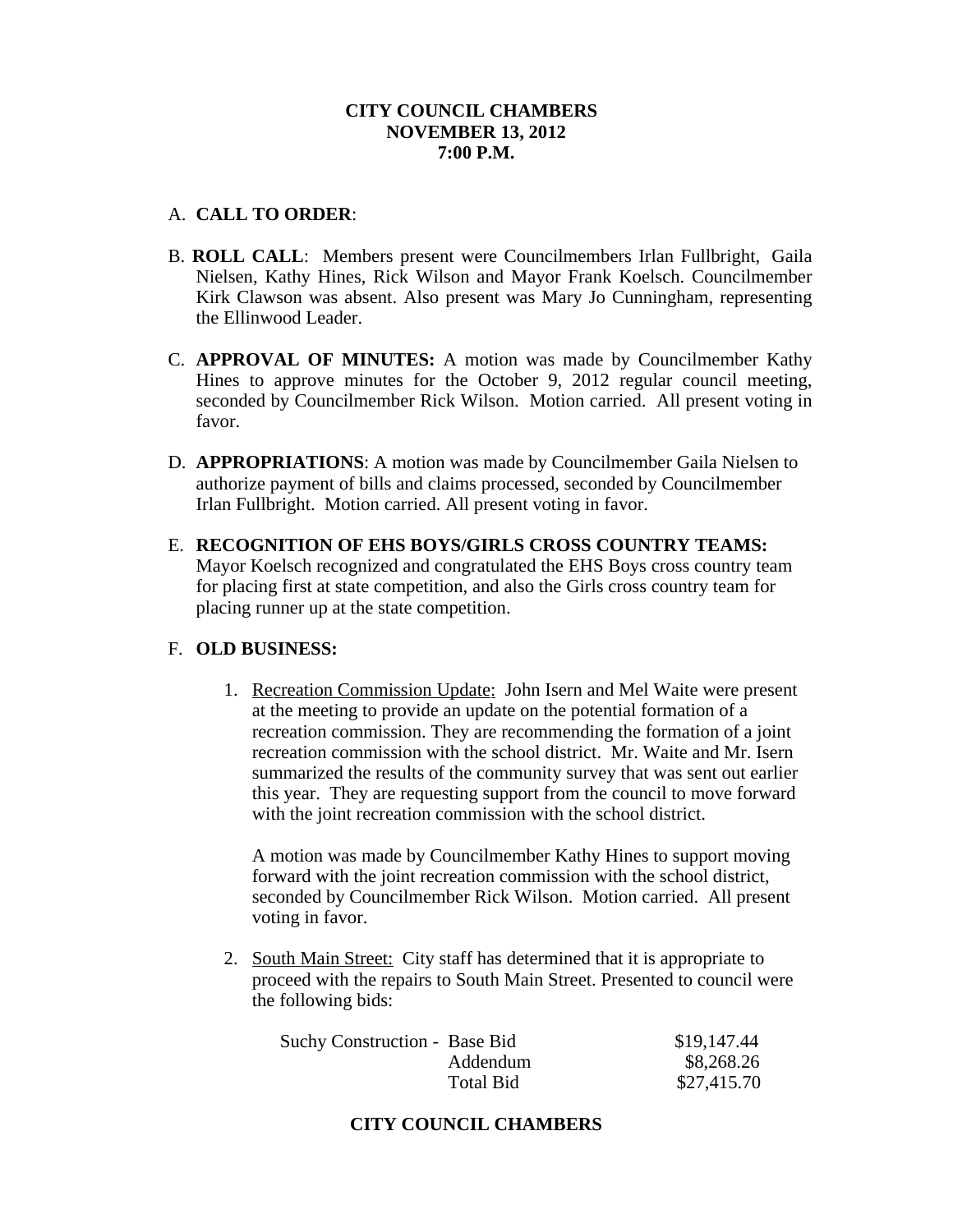#### **NOVEMBER 13, 2012 7:00 P.M.**

| Bryant & Bryant Construction, Inc. – Base Bid | Addendum<br>Total Bid | \$28,752.50<br>\$8,295.00<br>\$37,047.50 |
|-----------------------------------------------|-----------------------|------------------------------------------|
| Sharkey Construction Inc. – Base Bid Only     |                       | \$19,989.00                              |

A motion was made by Councilmember Kathy Hines to accept the bid from Suchy Construction in the amount of \$27,415.70 for the repairs to South Main Street, seconded by Councilmember Irlan Fullbright. Motion carried. All present voting in favor.

- 3. Street Signs: Staff reported the street signs have been installed. The initial bid approved by council was \$7,591.00. With changes and additional hardware that was purchased the final bill was \$9,815.82. A few additional signs have also been ordered at an approximate cost of \$150.00. A motion was made by Councilmember Irlan Fullbright to approve the final bill of \$9,815.82 and the purchase of the additional signs needed, seconded by Councilmember Gaila Nielsen. Motion carried. All present voting in favor.
- **G. VISITORS**: Mary Jo Cunningham, Ron Cunningham, Kevin Clair, Chris Komarek, Brittney Glenn, Debbie Glenn, Art Keffer, Lisa Phillips, Pam Kaspar, Richard Kaspar, Walt and Sherrie Rugan, Kent and Julie Blakeslee, Abbie Reichuber, Chelsea Kaspar, McKenna Rugan, Derek Ward, Pedro Montoya, Morgan Feemster, Jenna Snell, Kyle Oglesbee, Kyle Blakeslee, Brooke Panning, John Isern, Mel Waite, Avery Pike and Mary Feemster.

## H. **NEW BUSINESS**:

1. KPP Director Appointment: In reviewing the City appointments to the Kansas Power Pool, it was discovered that Daryle Nielsen is listed as the second director. It is recommended that Dave Lloyd be appointed second director.

A motion was made by Councilmember Irlan Fullbright to approve the appointment of Dave Lloyd as second director of Kansas Power Pool, seconded by Councilmember Kathy Hines. Motion carried. All present voting in favor.

## **CITY COUNCIL CHAMBERS NOVEMBER 13, 2012**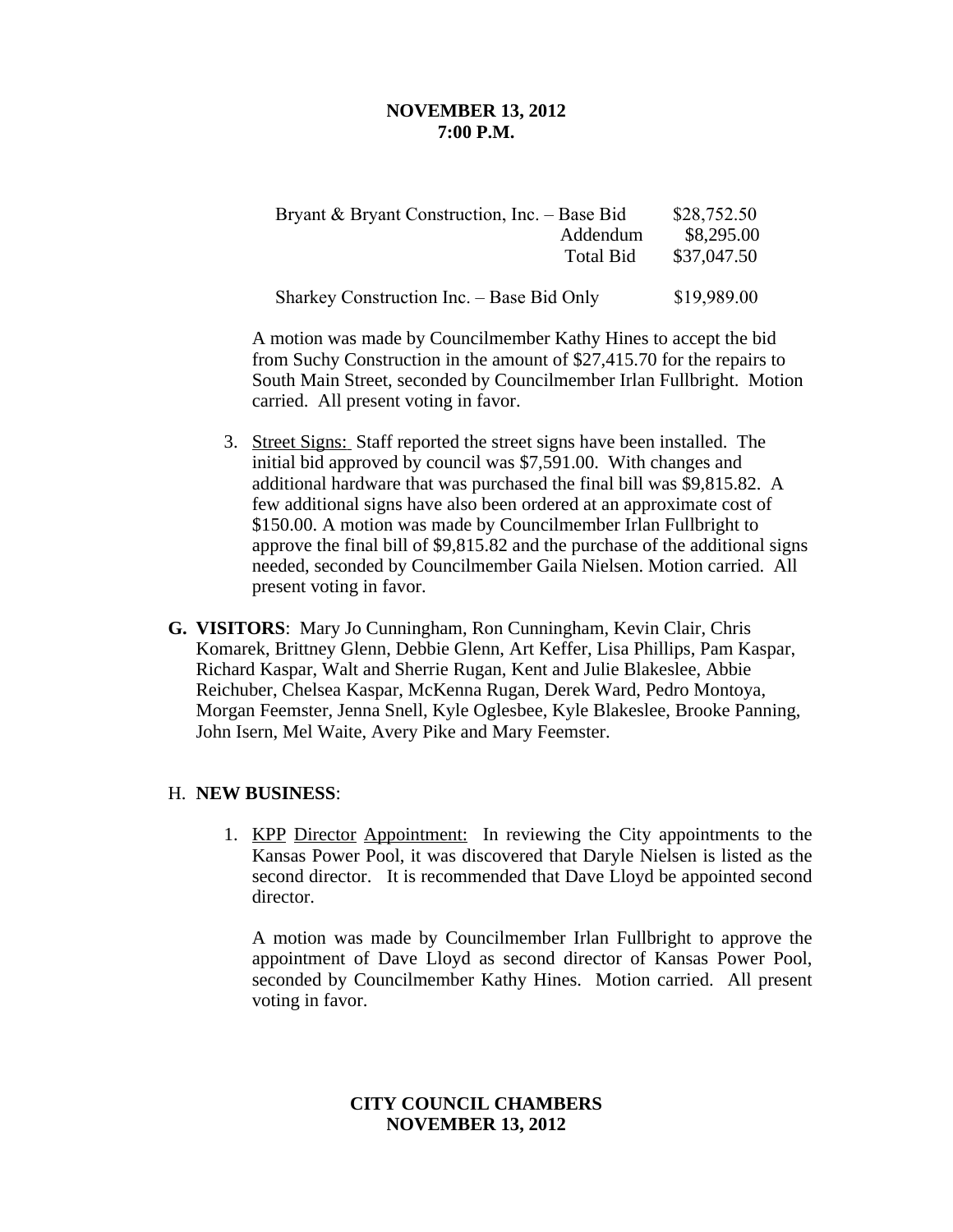## **7:00 P.M.**

2. January Council Meeting Date: Presented to Council was a request to change the January 2013 council meeting date from January 8<sup>th</sup> to January 15<sup>th</sup>, to allow sufficient time to process end of year invoices.

A motion was made by Councilmember Kathy Hines to move the January council meeting from January  $8<sup>th</sup>$ , 2013 to January 15<sup>th</sup>, 2013, seconded by Councilmember Gaila Nielsen. Motion carried. All present voting in favor.

- 3. City Park Trees: Staff is requesting input from the council regarding removal of trees in Wolf Park and the City Park. City staff has examined the trees and found numerous trees that are old and diseased. Staff informed council upon removal of the trees, new trees will be planted. After some discussion, the general consensus of the council was to allow staff to determine which trees to remove.
- 4. EMS Facebook: Debbie Glenn, EMS Director, and Brittney Glenn were present to request permission from the council to set up a facebook page for the EMS department. They explained the purpose of creating the facebook page was to promote Ellinwood EMS and to provide health and safety tips to the public.

A motion was made by Councilmember Gaila Nielsen to approve the creation of an EMS facebook page, seconded by Councilmember Kathy Hines. Motion carried. All present voting in favor.

#### **REPORTS**:

- 1. Municipal Court Report: Presented to Council was the Municipal Court Report for October, 2012.
- 2. Utilities Production Report: Presented to Council was the Utilities Production Report.
- 3. Staff Reports:
	- a) Staff requested input regarding winterizing the City Park restrooms. The consensus of the council was to close and winterize the City Park restrooms during the winter.
	- b) The City Christmas party will be held at the American Legion on Friday, December 7th.
	- c) Staff reported he met with the new management of the Ellinwood Height Apartments, and expressed to them concerns over previous problems with the property.

# **CITY COUNCIL CHAMBERS**

**NOVEMBER 13, 2012 7:00 P.M.**